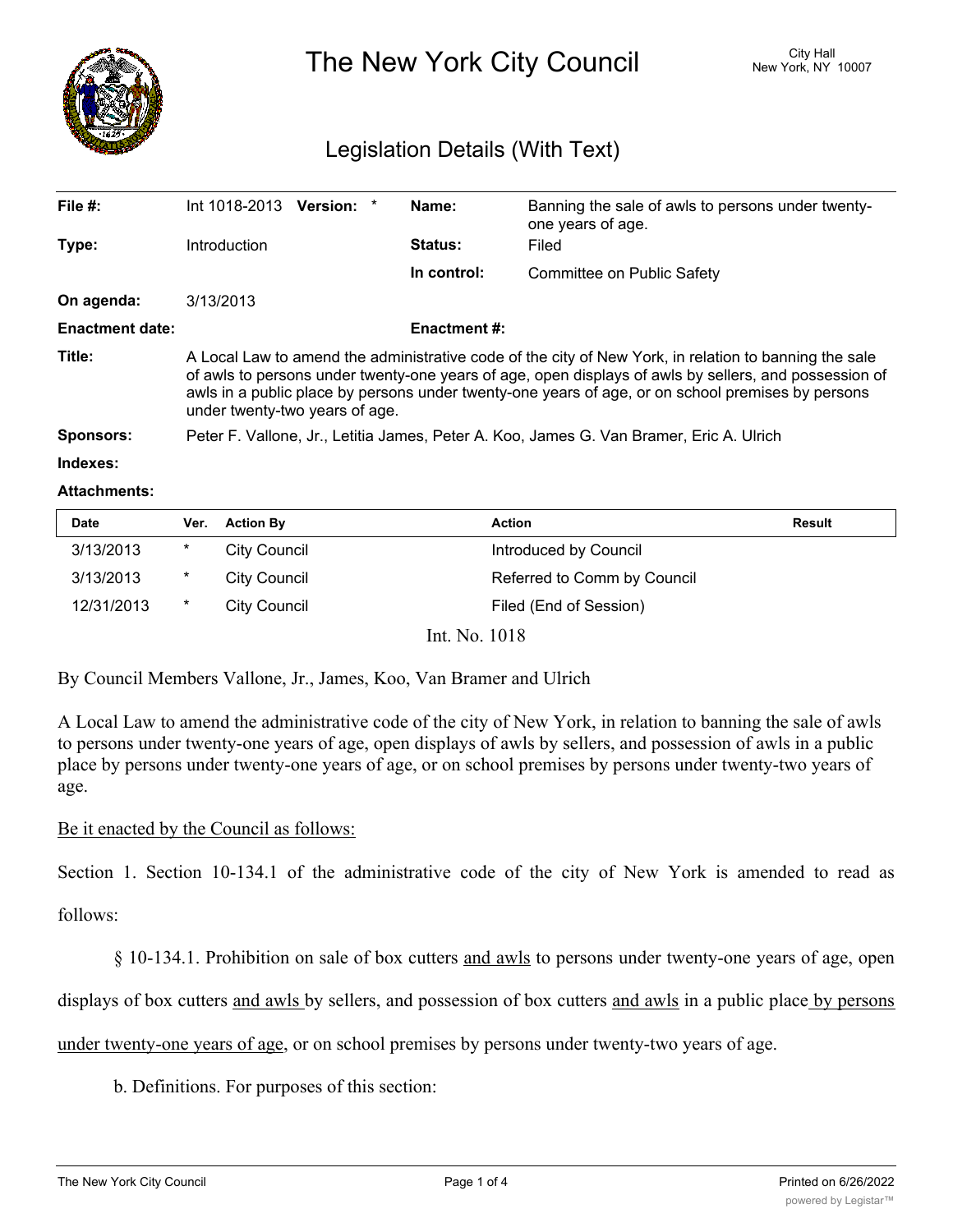#### **File #:** Int 1018-2013, **Version:** \*

(1) "Awl" means any pointed hand tool with a blade made of metal, steel, or other hard durable material that is used for marking or piercing holes in wood, leather, or any other surface, and shall include, but not be limited to, ice picks, bradawls, stitching awls and scratching awls.

[(1)] (2) "Box cutter" means any knife consisting of a razor blade, retractable, nonretractable, or detachable in segments, attached to or contained within a plastic or metal housing, including utility knives, snap -off knives, and box cart cutters.

[(2)] (3) "Person" means any natural person, corporation, partnership, firm, organization or other legal entity.

[(3)] (4) "Public place" means a place to which the public or a substantial group of persons has access, and includes, but is not limited to, any street, highway, parking lot, plaza, transportation facility, school, place of amusement, park, playground, and any hallway, lobby and other portion of an apartment house or hotel not constituting a room or apartment designed for actual residence.

[(4)] (5) "School premises" means the buildings, grounds, or facilities, or any portion thereof, owned, occupied by, or under the custody or control of public and private institutions for the primary purpose of providing educational instruction to students, and any vehicles owned, operated or leased by such institutions which are used to transport such students or the personnel of such institutions.

c. It shall be unlawful for any person to sell or offer to sell or cause any person to sell or offer to sell a box cutter or an awl to any individual under twenty-one years of age.

d. No person who sells or offers for sale box cutters or awls shall place such box cutters or awls on open display so that such implements are accessible to the public without the assistance of such seller, or his or her employee or other agent, offering such implement for sale; provided, however, that the restrictions of this subdivision shall not apply to those box cutters or awls on open display (1) which are clearly and fully visible from a place of payment for goods or services or customer information at which such seller or an employee or other agent of such seller is usually present during hours when the public is invited or (2) which are in a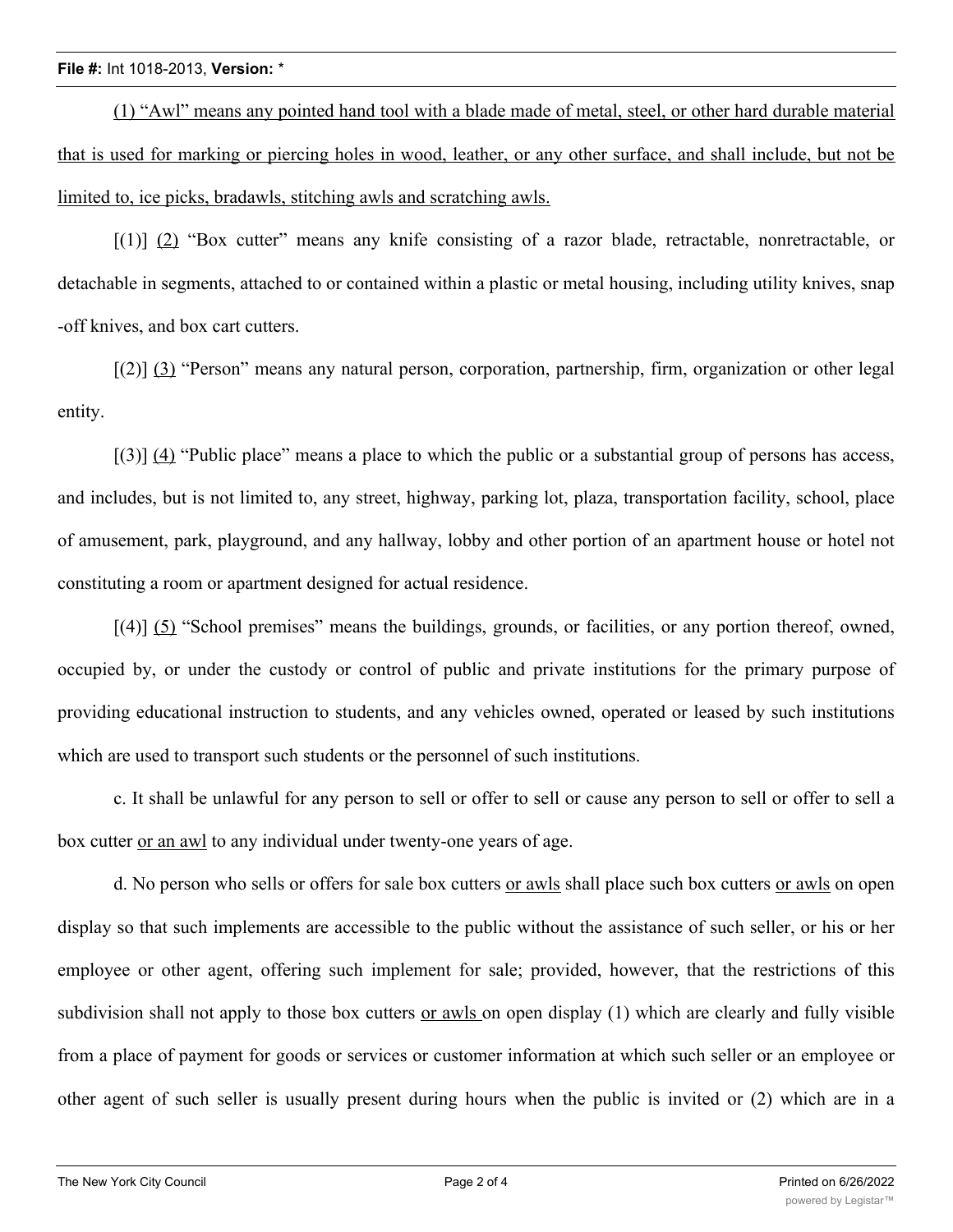#### **File #:** Int 1018-2013, **Version:** \*

package, box or other container provided by the manufacturer, importer or packager that is larger than 41 square inches.

e. It shall be unlawful for any person under twenty-two years of age to possess a box cutter or awl on school premises, and unlawful for any person under twenty-one years of age to possess a box cutter or awl while in a public place; provided, however, that nothing in this subdivision shall preclude:

(1) the temporary transfer on school premises of such [an] instruments to a person under twenty-two years of age for a valid instructional, or school-related purpose where such device is used only under the supervision of a school staff person or other authorized instructor; or

(2) the possession or use of such [an] instruments in a public place by any person under twenty-one years of age or on school premises by any person under twenty-two years of age so long as it occurs under circumstances in which such person is performing work on such premises during the course of his or her employment, and such instruments [is] are used only under the supervision of his or her employer or such employer's agent or a school staff person.

f. When a person is found to possess a box cutter or an awl while in a public place in violation of subdivision e of this section, it is an affirmative defense that:

(1) such person is traveling to or from school premises, where it was or will be used for a valid instructional or school related purpose and used only under the supervision of a school staff member or other authorized instructor, and such person has not displayed the box cutter or awl in a menacing or threatening manner, or in a manner that a reasonable person would believe manifests an intent to use such box cutter or awl for a criminal purpose; or

(2) such person is traveling to or from his or her place of employment, where it was or will be used during the course of such employment and used only under the supervision of his or her employer or such employer's agent, and such person has not displayed the box cutter <u>or awl</u> in a menacing or threatening manner, or in a manner that a reasonable person would believe manifests an intent to use such box cutter or awl for a